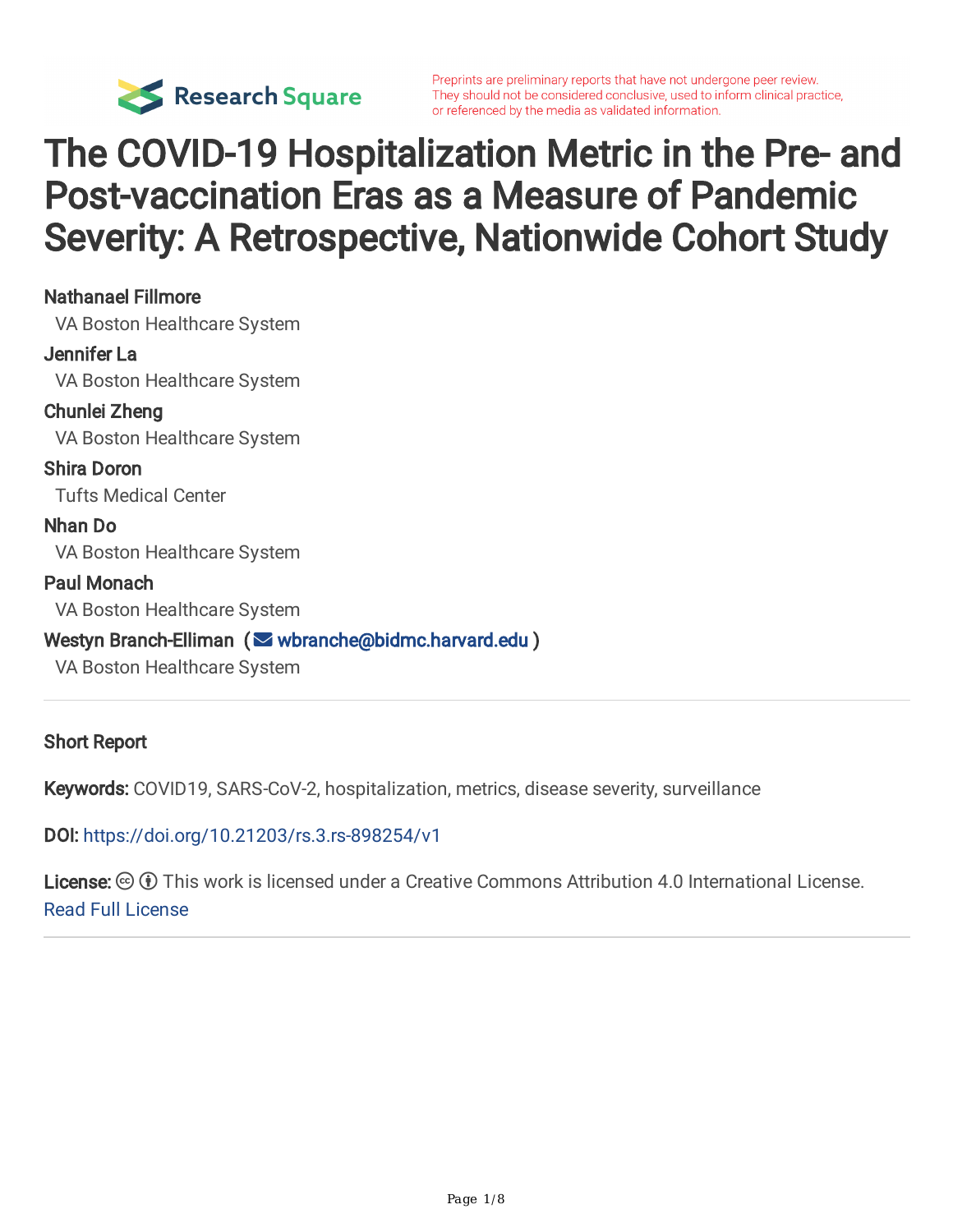## Abstract

Importance: Since the early days of the pandemic, COVID-19 hospitalizations have been used as a measure of pandemic severity. However, case definitions do not include assessments of disease severity, which may be impacted by prior vaccination.

**Objective:** To measure how the severity of respiratory disease changed among inpatients with documented SARS-CoV-2 infection and to measure the impact of vaccination status on these trends, in order to evaluate the accuracy of the metric of "hospitalization plus a positive SARS-CoV-2 test" for tracking pandemic severity.

Design: Retrospective cohort of inpatients with laboratory-confirmed SARS-CoV-2. All data were obtained from electronic health records.

Setting: Multi-center, nationwide study conducted in the healthcare system of the US Department of Veterans Affairs (VA) from March 1, 2020, through June 30, 2021.

Participants: All VA patients admitted to a VA hospital with a laboratory-confirmed SARS-CoV-2 infection within the 14-days prior to admission or during the hospital admission.

Main Outcome: Moderate-to-severe COVID-19 disease, defined by use of any supplemental oxygen or documented SpO2 <94%, during an inpatient hospitalization between one day before and two weeks after a positive SARS-CoV-2 test.

**Exposure:** SARS-CoV-2 vaccination status at the time of hospitalization. Patients were regarded as fully vaccinated starting 14 days after receiving the second of a 2-dose regimen or 14 days after receipt of a single-dose vaccine.

Results: Among 47,742 admissions in 38,508 unique patients with laboratory-confirmed SARS-CoV-2, N=28,731 met the criteria for moderate-to-severe COVID-19. The proportion with moderate-to-severe disease prior to widespread vaccine availability was 64.0% (95% CI, 63.1-64.9%) versus 52.0% in the later period (95% CI, 50.9-53.2%), p-value for non-constant effect, <0.001. Disease severity in the vaccine era among hospitalized patients was lower among both unvaccinated (55.0%, 95% CI, 53.7-56.4%) and vaccinated patients (42.6%, 95% CI, 40.6-44.8%).

Conclusions and Relevance: The proportion of hospitalizations that are due to severe COVID-19 has changed with vaccine availability, thus, increasing proportions of mild and asymptomatic cases are included in hospitalization reporting metrics. The addition of simple measures of disease severity to the case definition of a SARS-CoV-2 hospitalization is a straightforward and objective change that should improve the value of the metric for tracking SARS-CoV-2 disease burden.

## Key Points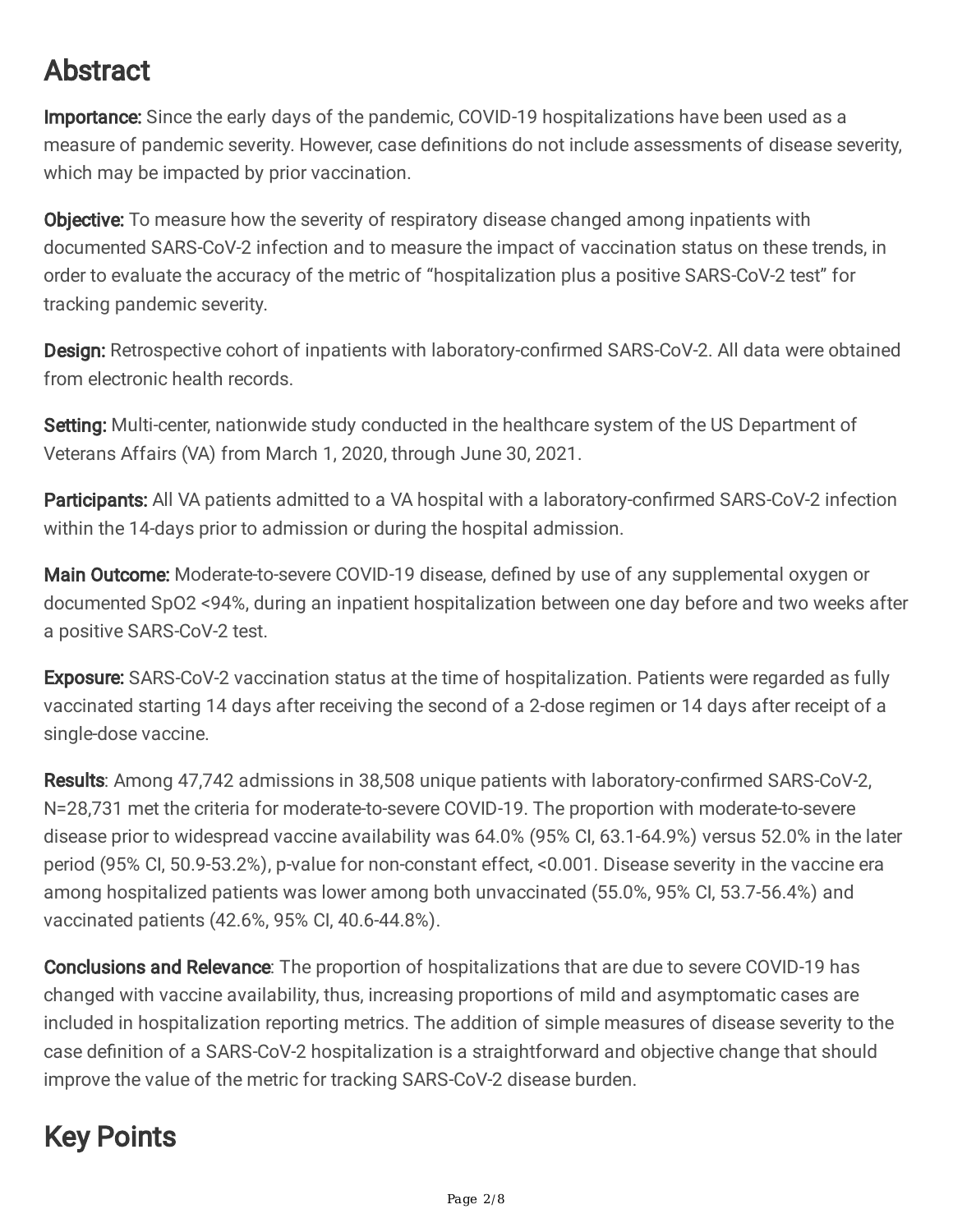Question: How well do COVID-19 hospitalization metrics correlate with severity of disease?

Findings: In a retrospective cohort of patients hospitalized and with a detected SARS-CoV-2 infection, the proportion of inpatients with moderate to severe disease at any time during their hospitalization as defined by any documentation of SpO2 <94% or receipt of any supplemental oxygen fell from 64% early in the pandemic to 52% (43% in vaccinated and 55% in unvaccinated patients) by the end of June 2021.

Meaning: Consideration should be given to updating the case definition of COVID-19 hospitalizations to better reflect cases of hospitalization caused by COVID-19 versus hospitalizations associated with detection of SARS-CoV-2. Documentation of SpO2 <94% is a simple and objective measure that could be incorporated into the surveillance definition to improve the value of the metric.

## **Background**

Since the early days of the pandemic, COVID-19 hospitalization rates have been used to track the community burden of SARS-CoV-2. The US Centers for Disease Control and Prevention (CDC)'s COVID-Net defines a COVID hospitalization as any patient admitted to the hospital within 14 days of a laboratoryconfirmed diagnosis of SARS-CoV-2 infection, regardless of the reason for the admission. 1

Vaccination availability is expected to de-couple SARS-CoV-2 case rates from hospitalization rates, because vaccinated patients develop less severe disease and unvaccinated patients tend to be younger and healthier. Thus, metrics designed to determine the level of risk in a community, and in turn to inform decisions about restrictions and mitigation strategies, should increasingly focus on hospitalizations rather than cases. However, after vaccines became available in late 2020,<sup>2, 3</sup> routine inpatient screening, common or mandated in many facilities, may identify incidental cases. If hospitalizations are used as a metric for policy decision-making, patients hospitalized for the management of COVID-19 disease should be distinguished from patients who are hospitalized and *incidentally found to be infected with SARS-CoV-*2.

The aim of this retrospective, national cohort study was to measure trends in severity of respiratory disease among inpatients with SARS-CoV-2 and how vaccination status has impacted these trends, with the goal of identifying simple, objective measures that could be used to improve the utility of the hospitalization metric.

## **Methods**

All inpatient admissions to a Veterans Affairs (VA) hospital between 3/1/2020-6/30/2021 with a laboratory-confirmed diagnosis of SARS-CoV-2 up to 14 days prior to or during the admission were included, and data were extracted electronically from the VA Corporate Data Warehouse.

Moderate-to-severe COVID-19 was defined as any oxygen supplementation or any documented SpO2 < 94% recorded in the vital signs domain during a VA inpatient admission at any time between one day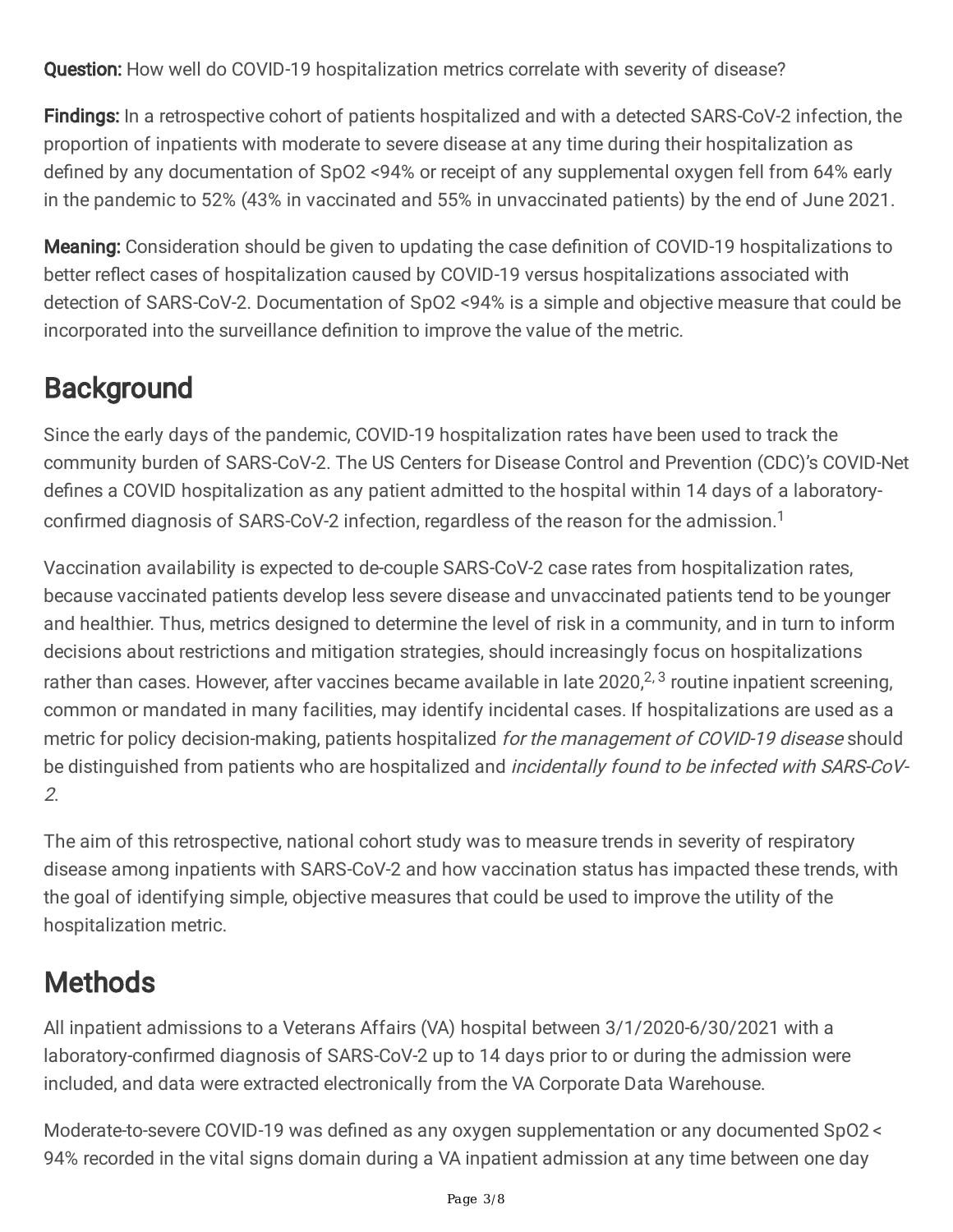before and two weeks after the positive SARS-CoV-2 test. These criteria are adapted from the most stringent cut-off included in the National Institutes of Health (NIH) COVID-19 severity score and selected based on ability to reliably capture them from electronic health records. <sup>4</sup> A sensitivity analysis was conducted using a clinical definition of respiratory distress (oxygen supplementation  $\geq 2L$  NC or any documented SpO2 < 90%).

Admissions meeting criteria for moderate-to-severe disease were divided by the total numbers of admissions in the cohort over different calendar periods. The changing proportion of admissions with moderate-to-severe COVID-19 was modelled as a smooth function of time using a penalized spline in a Poisson regression and stratified by vaccination status.

Patients were considered fully vaccinated if  $\geq$  14 days had elapsed after receipt of a single dose of an adenovirus vaccine or after receipt of both doses of either mRNA-1273 (Moderna) or BNT162b2 (Pfizer) vaccines. As an additional assessment of severity of illness, the proportion of cases receiving treatment with dexamethasone was also evaluated as a function of time. A Pearson test of correlation between moderate-to-severe disease as determined by vital signs measures and dexamethasone receipt was performed.

The study was approved by the VA Boston Research and Development committee with a waiver for informed consent prior to data collection and analysis (protocol # 3328-X).

## **Results**

Among 47,742 admissions (32,546 before 1/21/2021, when the first patient in the cohort was fully vaccinated, and 15,196 after) representing 38,508 unique patients admitted with laboratory-confirmed SARS-CoV-2, 28,731 admissions had moderate-to-severe disease using vital signs criteria. The median age among the cohort was 71.1 (mean, 68.9, SD, 14.0); 28,901 (60.5%) were white; and 45,117 (94.5%) were male.

The proportion of inpatients with any documented SpO2 < 94% or oxygen supplementation changed over time (P < 0.001, Figure). From 3/1/2020-1/20/2021, the proportion of hospitalized patients with moderate-to-severe disease was 64.0% (95% CI, 63.1–64.9%) and from 1/21/2021-6/30/2021, was 52.0% (95% CI, 50.9–53.2%).

Among 15,196 admissions on or after 1/21/2021 (unvaccinated, 11,569; vaccinated, 3,627), 7,908 met the case definition for moderate-to-severe disease (unvaccinated, 6,362; vaccinated, 1,546). Among unvaccinated inpatients during this period, 55.0% (95% CI, 53.7–56.4%) had at least one documented SpO2 < 94%, versus 42.6% (95% CI, 40.6–44.8%) in vaccinated inpatients (Figure). Proportions of COVID-19 cases receiving treatment with dexamethasone also dropped in parallel with reduction in disease severity as measured by vital signs (Pearson correlation coefficient, 0.96, Figure), particularly in vaccinated patients.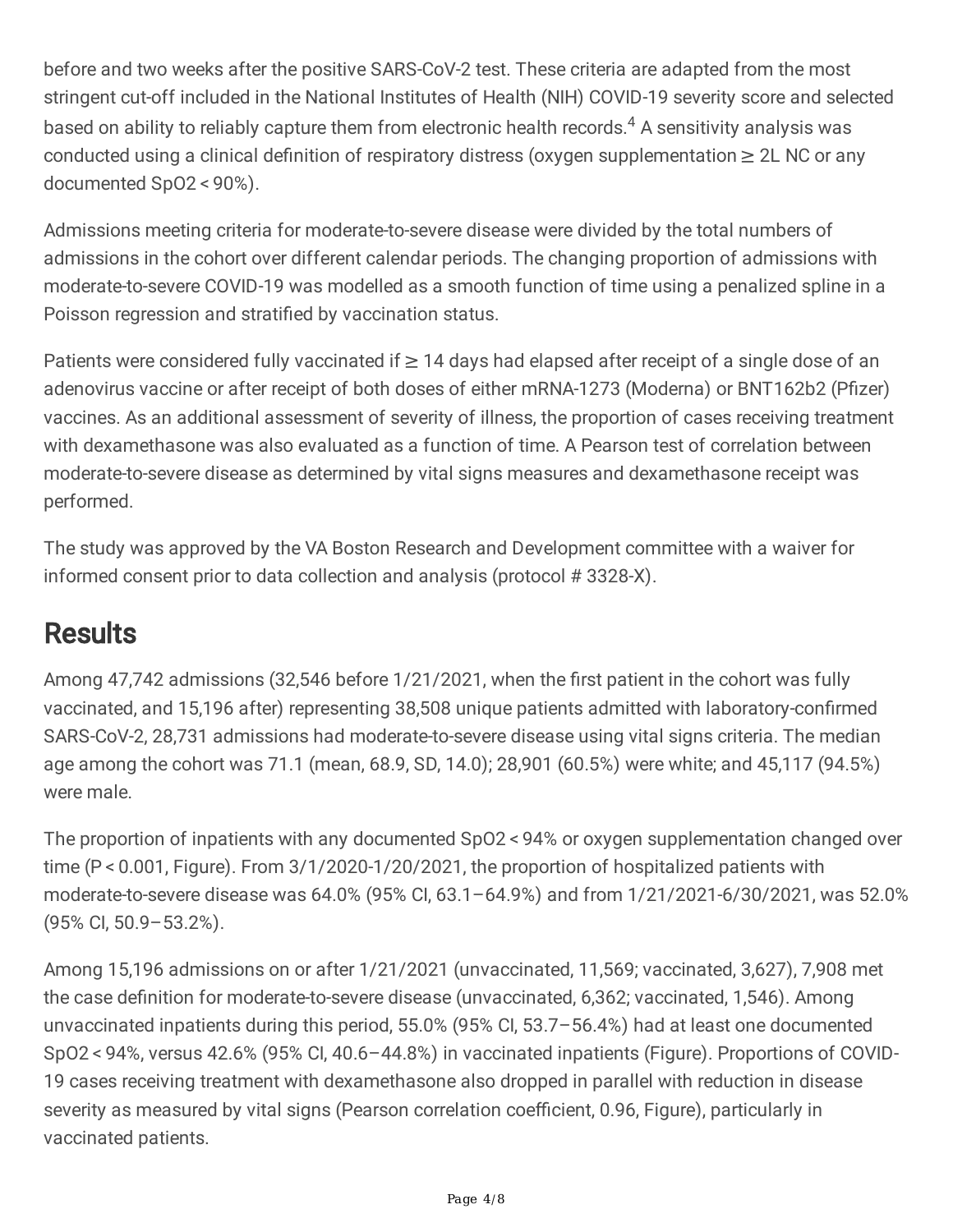Findings from the sensitivity analysis were similar.  $N = 14,175$  admissions met the stricter case definition, including 32.3% (95% CI, 31.7–33.0%) of COVID-19 admissions prior to 1/21/2021 and 24.0% (95% CI, 23.3–24.8%) afterward (unvaccinated patients, 26.6%, 95% CI, 25.7–27.6% versus vaccinated, 15.8%, 95% CI, 14.5–17.1%, Supplementary Figure).

### **Discussion**

Prior to widespread vaccination, SARS-COV-2 cases were strongly correlated with hospitalizations, and both were reflective of COVID-19 disease burden and community risk. Since widespread vaccine availability, these metrics have become increasingly uncoupled, as reflected by the falling proportion of SARS-CoV-2 admissions with moderate-to-severe COVID-19. The uncoupling is more pronounced in fully vaccinated individuals, who continue to be strongly protected against severe disease. <sup>5, 6</sup> The changes in frequency of admissions with moderate-to-severe disease are strongly correlated with the changes in proportions of cases receiving dexamethasone, supporting an objective and reproducible approach that uses SpO2 values and supplemental oxygenation receipt to identify patients hospitalized for COVID-19. These findings suggest that reporting definitions may need to be revised to reflect the changing nature of the pandemic, particularly in regions with high levels of vaccine uptake.

With widespread vaccination, the current definition of COVID-19 hospitalizations includes progressively more mild or incidental diagnoses, for example, cases identified prior to surgery or prior to discharge, rather than hospitalizations due to severe COVID-19.<sup>7</sup> Other recent studies similarly found that current definitions of "COVID-19 hospitalizations" combined with routine, and often mandatory, screening testing of all admissions may substantially overestimate the number of hospitalizations caused by SARS-CoV-2 infection.<sup>8, 9</sup> In a pediatric population, 41% of reported admissions associated with SARS-CoV-2 infection were for reasons other than COVID-19, rates similar to those found when the simple definition of moderate to severe disease was applied in our cohort.<sup>9</sup>

## **Limitations**

Our study has several limitations. The VA population is not representative of the US population as a whole, having few women and no children. We did not control for patients with baseline hypoxemia or oxygen requirement (common among VA patients) or for altitude, and thus some mild cases may have been misclassified as moderate-to-severe. However, to ensure that severe cases are appropriately captured, a definition of high sensitivity is preferable to one favoring specificity. Cases of severe COVID-19 may have been admitted non-differentially to non-VA hospitals. Some Veterans may have been vaccinated outside of the VA, however, vaccines were typically available within the VA earlier than in the community. Finally, most of the data are from months before the more-transmissible delta variant became dominant. However, proportions of patients with moderate-to-severe respiratory distress or being treated with dexamethasone did not appear to be rising at the end of the observation period (6/30/2021),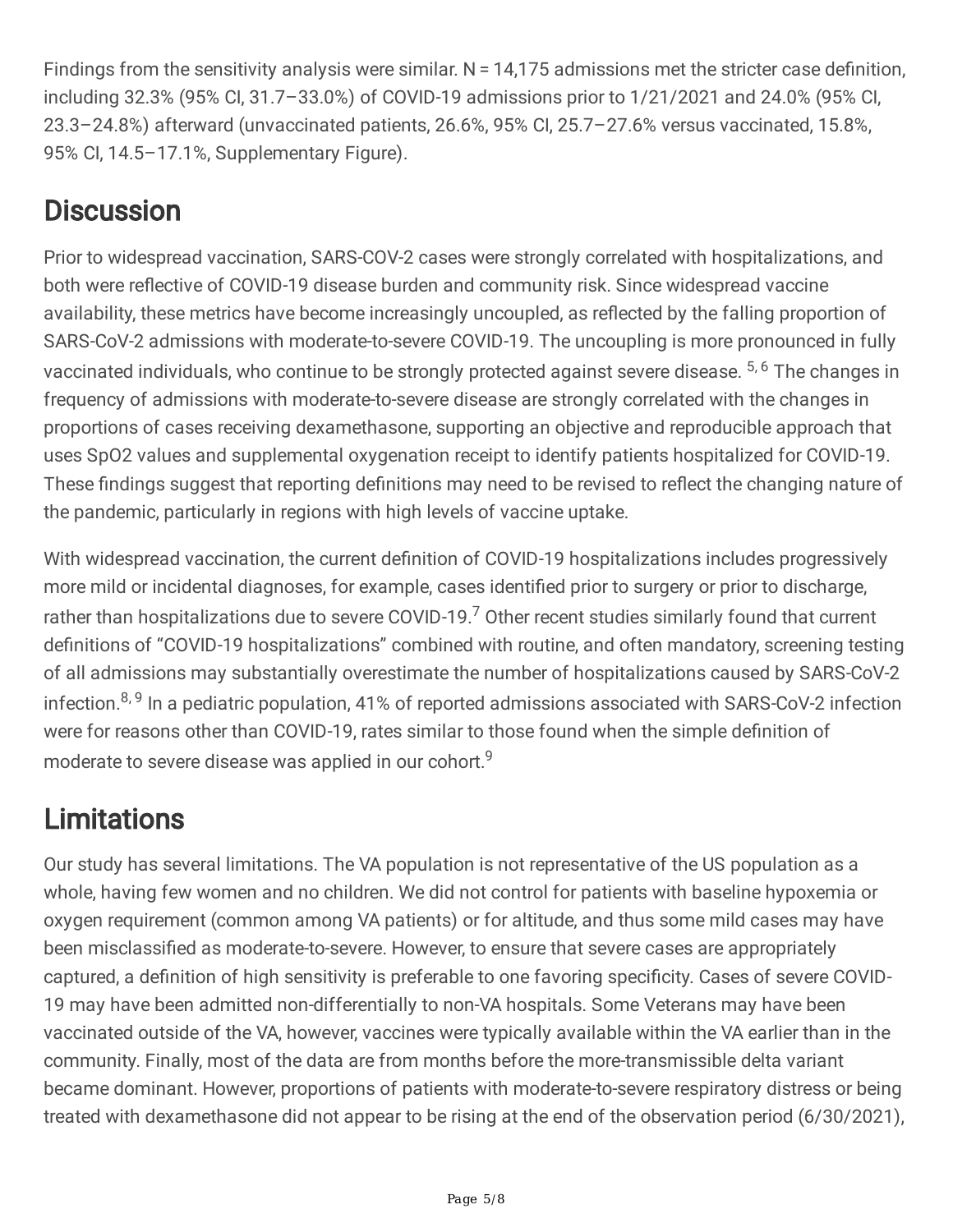when delta was becoming predominant nationwide, suggesting stability of the vital signs metric for identifying moderate-to-severe COVID-19.

### **Conclusions**

In this large, national cohort of US Veteran patients, the proportion of hospitalizations due to moderate-tosevere COVID-19 decreased following vaccine availability. Consideration should be given to updating definition of COVID-19 hospitalizations to improve differentiation between hospitalization *caused by* COVID-19 and those associated with detection of SARS-CoV-2 through the addition of straightforward and objective measures of disease severity.

### **Declarations**

### Funding:

This work was supported by the VA Office of Research and Development, Cooperative Studies Program.

### Role of the Funder:

The funder had no role in the design of the study; the collection, analysis, and interpretation of the data; the writing of the manuscript, or the decision to submit the manuscript for publication.

### Access to Data and Data Analysis:

Dr. Fillmore had full access to all of the data in the study and takes responsibility for the integrity of the data and the accuracy of the data analysis.

### Author Contributions:

Concept and design: WBE, NF, PM, SD

Acquisition, analysis, or interpretation of data: All authors

Drafting of the manuscript: WBE, PM, NF

Critical revision of the manuscript for important intellectual content: All authors

Statistical analysis: CZ, JL, NF

### Competing Interest Declaration:

WBE and PM are site investigators for a study funded by Gilead pharmaceuticals (funds to institution). WBE is the recipient of VA HSRD funding. All other authors report no competing interests.

### References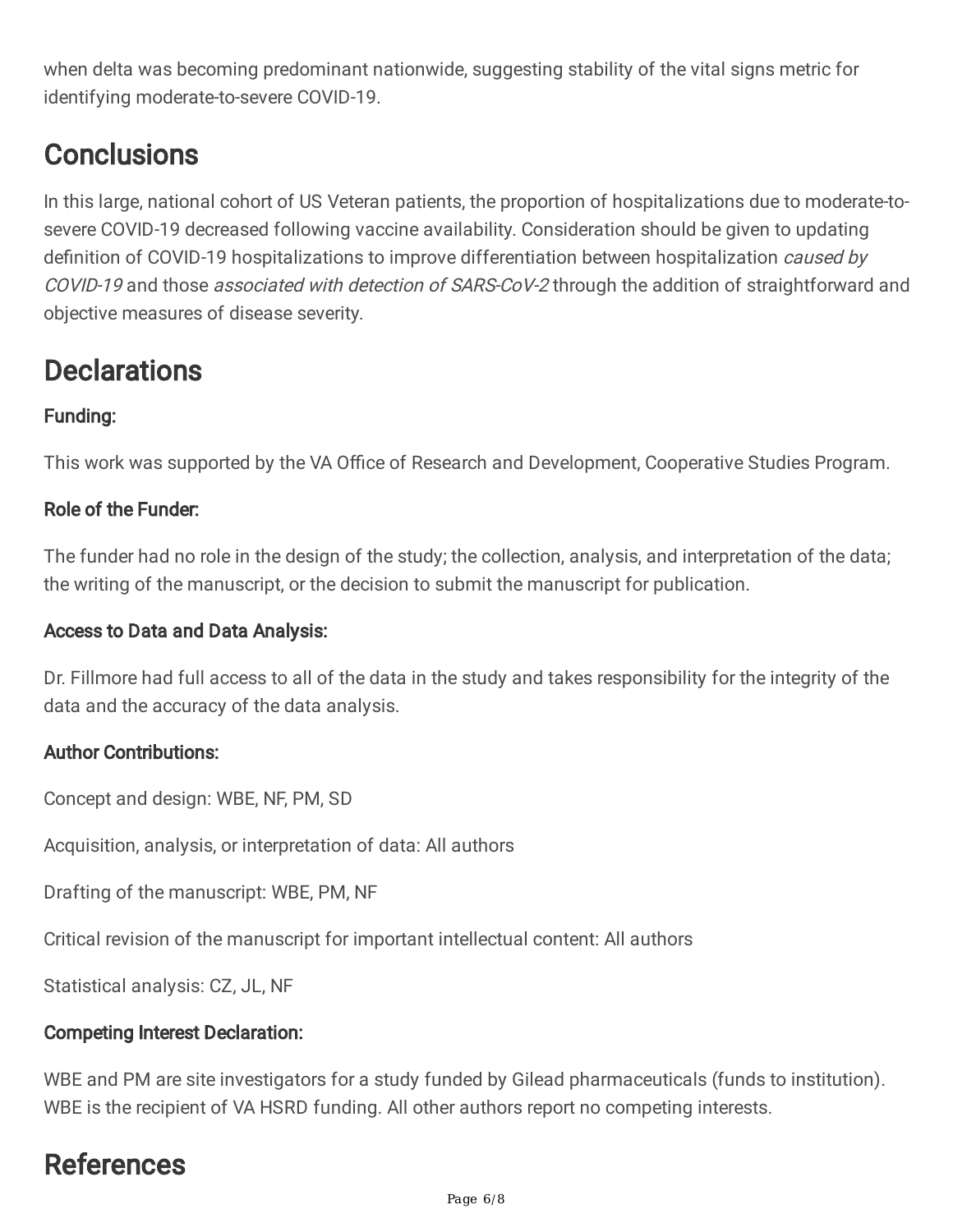- 1. Centers for Disease Control and Prevention. Coronavirus Disease 2019 (COVID-19)-Associated Hospitalization Surveillance Network (COVID-NET). 2020.
- 2. Oliver SE, Gargano JW, Marin M, et al. The advisory committee on immunization practices' interim recommendation for use of Pfizer-BioNTech COVID-19 vaccine—United States, December 2020. Morbidity and Mortality Weekly Report. 2020;69(50):1922.
- 3. Allen H, MSc AV, MFPH JF, MSc KA. Increased household transmission of COVID-19 cases associated with SARS-CoV-2 Variant of Concern B. 1.617. 2: a national casecontrol study. Public Health England. 2021;
- 4. National Institutes of Health. Clinical Spectrum of SARS-CoV-2 Infection. Updated 9/3/2021. Accessed September 6, 2021. https://www.covid19treatmentguidelines.nih.gov/overview/clinicalspectrum/
- 5. Centers for Disease Control and Prevention. COVID-19 vaccine breakthrough case investigation and reporting. 2021.
- 6. Lopez Bernal J, Andrews N, Gower C, et al. Effectiveness of Covid-19 Vaccines against the B.1.617.2 (Delta) Variant. New England Journal of Medicine. 2021;doi:10.1056/NEJMoa2108891
- 7. Calderwood MS, Deloney VM, Anderson DJ, et al. Policies and practices of SHEA Research Network hospitals during the COVID-19 pandemic. Infection control and hospital epidemiology. 2020;41(10):1127–1135. doi:10.1017/ice.2020.303
- 8. Webb NE, Osburn TS. Characteristics of Hospitalized Children Positive for SARS-CoV-2: Experience of a Large Center. Hospital Pediatrics. 2021;
- 9. Kushner LE, Schroeder AR, Kim J, Mathew R. "For COVID" or "With COVID": Classification of SARS-CoV-2 Hospitalizations in Children. Hospital Pediatrics. 2021;

### **Figures**